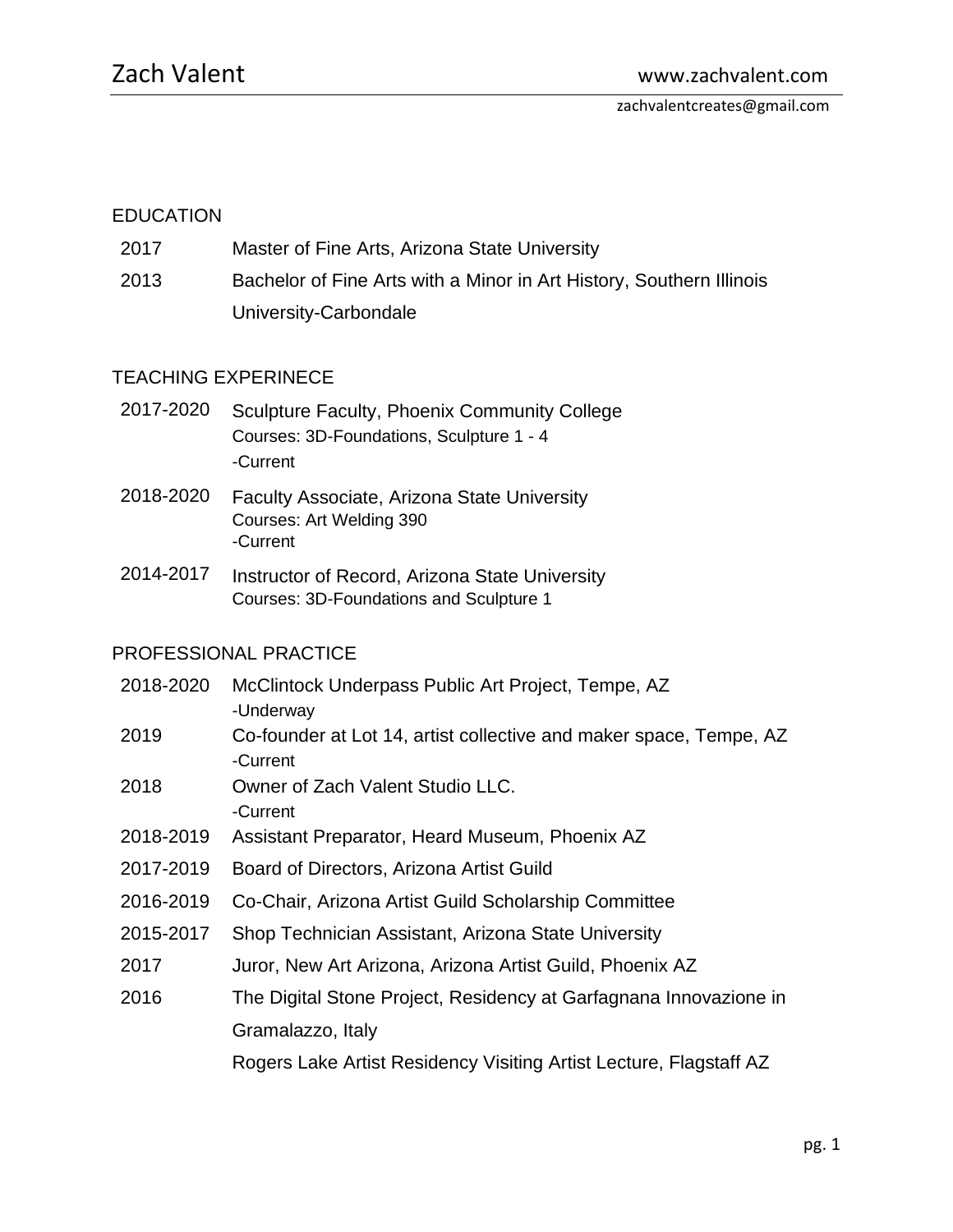## PROFESSIONAL PRACTICE - CONTINUED

2016 Curator, New Art Arizona, Shemer Art Center, Phoenix AZ

2015 Logistics Coordinator International Sculpture Center Traveling Exhibit Visiting Artist Coordinator Flagstaff Artist Residency, Flagstaff AZ

Arizona Artist Guild Guest Artist Speaker, Glendale AZ

2014 Curator and Coordinator Art-O-Sphere, Phoenix AZ

## SOLO EXHIBITIONS

| 2017 | Anthology, Rhetorical Galleries at PHICA – Phoenix, AZ                |
|------|-----------------------------------------------------------------------|
|      | Antiquarium of Change, MFA Thesis Exhibit, Step Gallery - Phoenix, AZ |
| 2013 | Technomorphic, BFA Thesis Exhibit, Vergette Gallery - Carbondale, IL  |

## JURIED AND GROUP EXHIBITIONS

| 2020 | Products of the 80's, Eric Fischl Gallery, Phoenix AZ                                                                                                                              |
|------|------------------------------------------------------------------------------------------------------------------------------------------------------------------------------------|
| 2019 | Remnants: What's Left Behind, Specto Art Space, Harrisonburg, VA<br>Speculative Object, William Paterson University - Wayne, NJ,<br>Art d, Core Gala, Art Detour 2019, Phoenix, AZ |
| 2018 | Site in an Asynchronic Age, Harry Wood Gallery - Tempe, AZ                                                                                                                         |
| 2017 | Speculative Object, International Sculpture Conference – Kansas City,<br>МO                                                                                                        |
|      | Truth or Fiction, Grand Art Haus - Phoenix, AZ                                                                                                                                     |
|      | Nasty Women Phoenix Unite - Phoenix, AZ                                                                                                                                            |
|      | Materialize, Herberger Theater - Phoenix, AZ                                                                                                                                       |
| 2016 | Hard Copy, Galleria di Sala Ex Marmi - Pietrasanta, Italy                                                                                                                          |
|      | Artlink Juried Exhibition, Heard Museum - Phoenix, AZ                                                                                                                              |
|      | Nathan Cummings Fellowship Exhibit, Step Gallery – Phoenix, AZ                                                                                                                     |
| 2015 | Aesthetic Alchemy, Juried Exhibit, Shemer Art Center - Phoenix, AZ<br>Media Matters, Juried Exhibit, Foundry Center for the Arts – Charleston,<br>МO                               |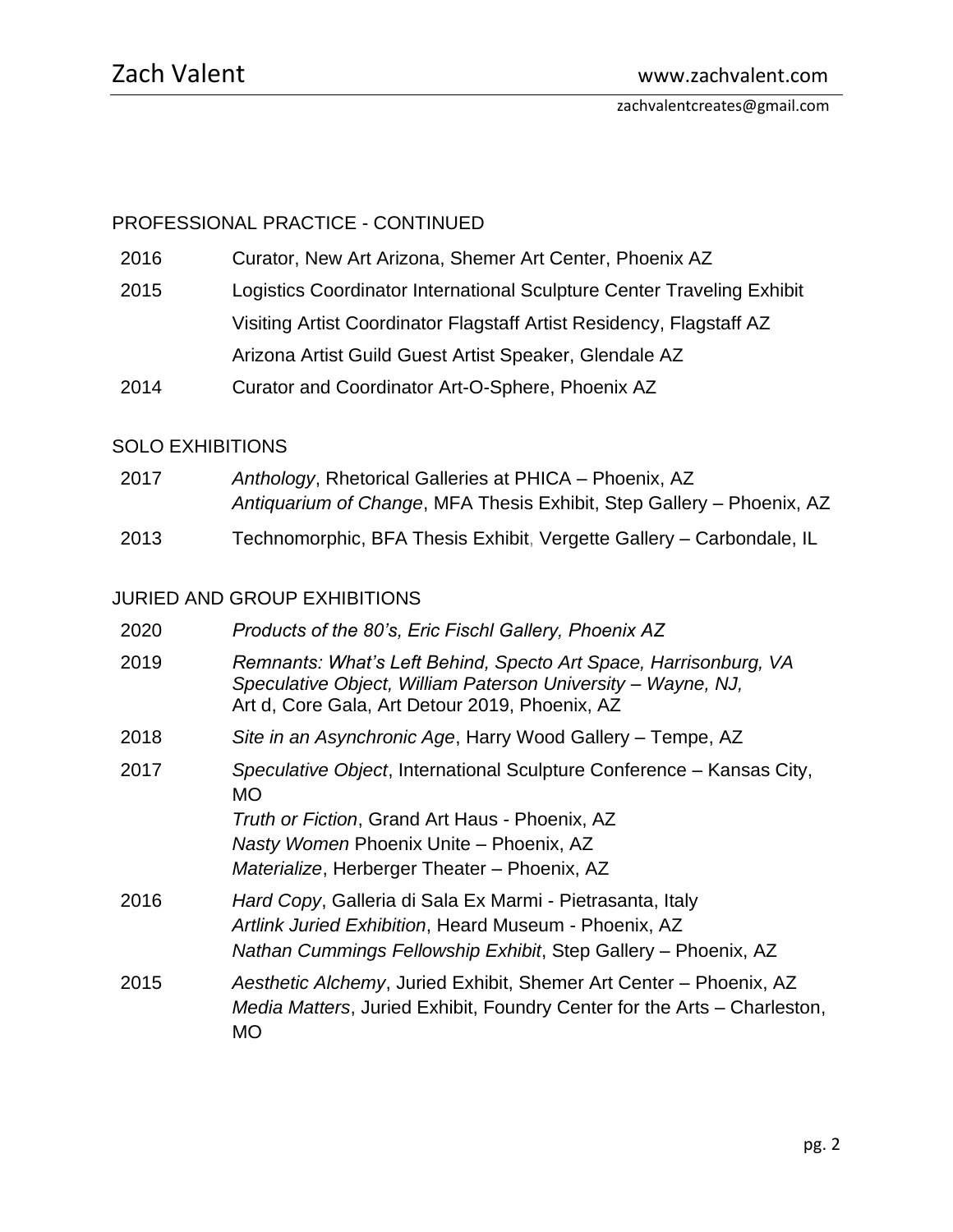# JURIED AND GROUP EXHIBITIONS - CONTINUED

| 2015          | Repurpose the Book, Juried Exhibit, Burton Barr Library - Phoenix, AZ<br>Realizations, Braggs Pie Factory - Phoenix, AZ<br>Mass Action, Unexpected Gallery - Phoenix, AZ<br>Arizona Biennial, Juried Exhibit Tucson Museum of Art - Tucson, AZ<br>AAG New Art Arizona, Juried Exhibit Shemer Art Center - Phoenix, AZ |
|---------------|-----------------------------------------------------------------------------------------------------------------------------------------------------------------------------------------------------------------------------------------------------------------------------------------------------------------------|
| 2014          | Art-O-Sphere, Ice House - Phoenix, AZ<br>The Light House, Juried Exhibit, Alwun House - Phoenix, AZ<br>Found, Invitational, The Ice House - Phoenix AZ<br>MFA First Year Exhibit, Harry Wood Gallery - Tempe, AZ                                                                                                      |
| 2013          | Rickert Ziebold Competition, Juried Exhibit, Surplus Gallery -<br>Carbondale, IL<br>Critical Forum, Juried Exhibit, Surplus Gallery - Carbondale, IL<br>Confined, Juried Exhibit, Murry Building - Peoria, IL                                                                                                         |
| 2012          | Critical Forum, Juried Exhibit, Surplus Gallery - Carbondale, IL                                                                                                                                                                                                                                                      |
|               | 34 <sup>th</sup> Annual Purchase Awards Exhibit, Juried Exhibit, Student Gallery -<br>Carbondale, IL                                                                                                                                                                                                                  |
| <b>AWARDS</b> |                                                                                                                                                                                                                                                                                                                       |
| 2019          | Cerf+ Artist Get ready Grant                                                                                                                                                                                                                                                                                          |
| 2017          | School of Art Completion Grant, Arizona State University<br>Scult Studio Award, Arizona State University                                                                                                                                                                                                              |
| 2016          | School of Art Special Talent Award, Arizona State University<br>Professional Association Travel Grant, Arizona State University                                                                                                                                                                                       |
| 2015          | School of Art Enrichment Grant, Arizona State University<br>Auto Desk Support Grant - Digital Stone Project<br><b>Nathan Cummings Travel Fellowship</b><br>Guest Curator Award, Schemer Art Center<br>School of Art Special Talent Award, Arizona State University<br>Erin O'Dell Award                               |
| 2014          | School of Art Special Talent Award, Arizona State University                                                                                                                                                                                                                                                          |
|               |                                                                                                                                                                                                                                                                                                                       |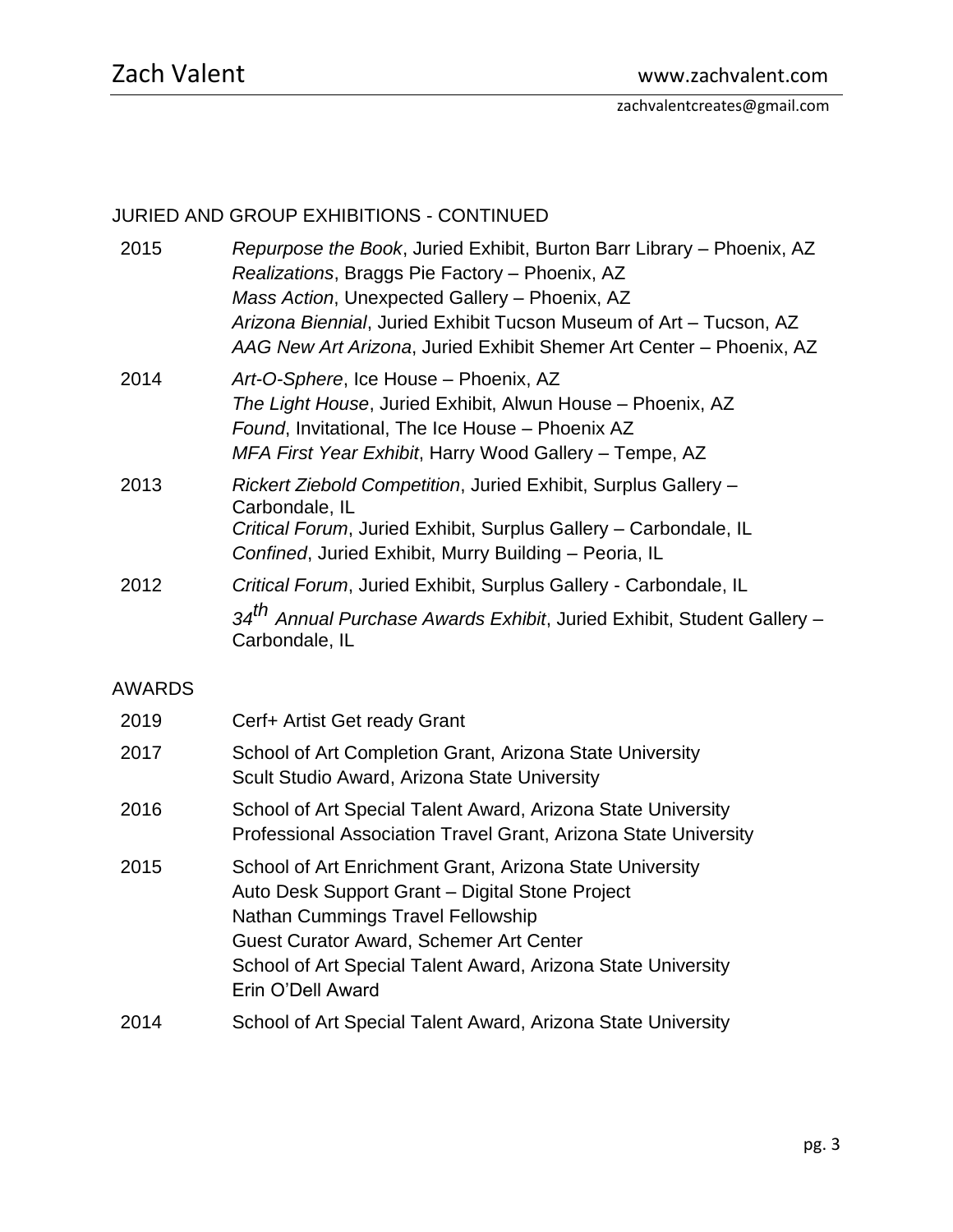## AWARDS – CONTINUED

- 2013 Rickert-Ziebold Trust Award, Southern Illinois University Carbondale
- 2012 34<sup>th</sup> Annual Purchase Award, Southern Illinois University Carbondale
- 2011 Windgate Charitable Foundation Student Talent Scholarship

## PUBLIC COLLECTIONS

- 2016 Garfagnana Innovazione Gramalazzo, Italy
- 2015 Marina Heights Project Tempe, AZ

## SELECTED PUBLICATIONS AND PRESS

| 2020 | Salann Magazine $-2nd$ Edition                                                                                                                                                                                                                                                                   |
|------|--------------------------------------------------------------------------------------------------------------------------------------------------------------------------------------------------------------------------------------------------------------------------------------------------|
| 2019 | Murze – Issue 9: Extinction, Printed and Online Publication<br>City Sun Times - Explore Phoenix Arts and Culture                                                                                                                                                                                 |
| 2018 | Mellissa Quillard/ Arizonal Local News - Art Instillation at Rio Salado<br><b>Multiuse Underpass</b><br>Lynn Tremble/ Phoenix New Times - Best things to do in Metro Phoenix<br>This Week<br>Meet Zach Valent, Voyage Magazine Interview<br>http://voyagephoenix.com/interview/meet-zach-valent/ |
| 2017 | Arizona Artist a day #317 -<br>https://arizonaartistaday.blogspot.com/2017/12/day-317-zach-valent.html<br>Phoenix New Times – 50 Artists We Want to See in Chaos Theory<br>Phoenix New Times – 5 Must See Art Shows in Phoenix This Week                                                         |
| 2016 | Phoenix New Times - Your Guide to October In Downtown Phoenix<br>Phoenix New Times - Photo Stands Out at Artlink Juried Exhbition<br>Artlink Phoenix – 45 Artists Selected for Artlink Juried Exhibit                                                                                            |